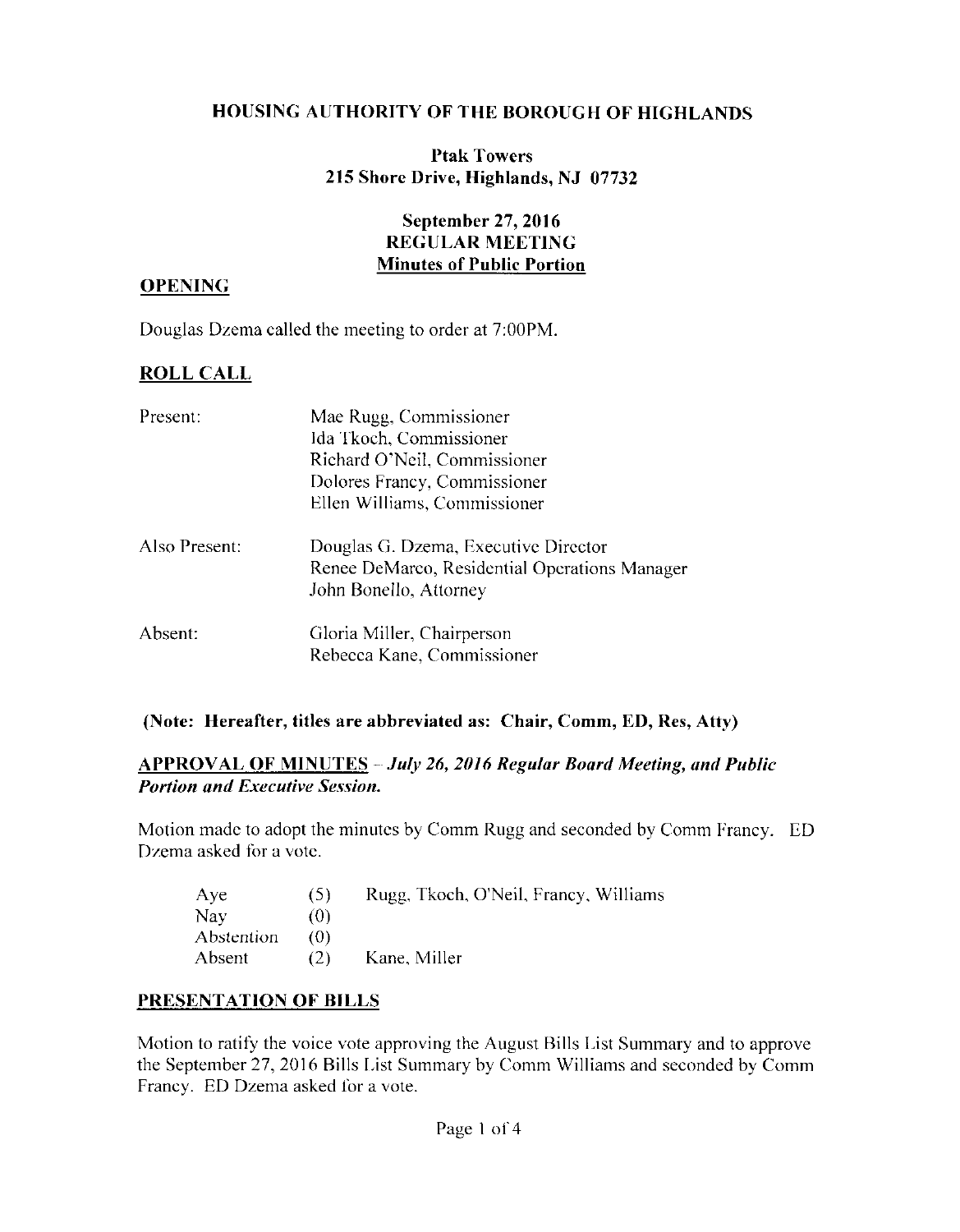| Aye        | (5) | Rugg, Tkoch, Francy, Williams, O'Neil |
|------------|-----|---------------------------------------|
| Nay        | (0) |                                       |
| Abstention | (O) |                                       |
| Absent     | (2) | Kane, Miller                          |

### **CORRESPONDENCE**

-ED Dzema: We have a copy of the seven correspondence that have gone out over the course of the month. One is actually current, it is gentle yoga for beginners that will take place tomorrow in this room at 9:00am.

# **COMMITTEE REPORTS**

Renee read the vacancy report for September. There are 0 vacancies at Ptak and there are 0 at JPM. There are 7 residents on the Ptak waiting list and 92 non-residents. There are 2 residents on the JPM waiting list and 44 non-residents.

Comm Rugg – Bingo is still going strong. 4 members cooked last week. This week we will have birthday cake for the birthday's taking place the rest of the year and beef stew. Comm Tkoch – the carpeting in the building is getting bad, I would like to see new carpeting. ED Dzema – we just received proposals for painting the hallways. Comm  $Tkoch$  – are we going to have our annual anniversary party? ED Dzema - how about combing it and having a holiday party? We will look at dates.

# **OFFICERS & STAFF REPORTS**

# $ED$  Dzema  $-$

-RAD Program:

-We are moving a lot closer to this program coming to fruition. We received a proposal from PNC Bank to do the financing, the money is to do the rehab work at both sites. We are also working on our cooperation agreement right now. The closing looks likely to be the first quarter of next year.

-Capital Report:

-We awarded a generator contract for a new generator here at Ptak and a generator at JPM.

-We will hire a contractor tonight if the board sees fit to re-tile the public and staff bathrooms here at Ptak.

-The board will consider a contract tonight to install portable fire extinguishers both at Ptak and at JPM as previously discussed; and recommended by the Highlands Fire Department.

-We hired an architect in conjunction with RAD for renovation work. Once the money is available we want to have the plans drawn up and be ready to move forward to hire contractors to do the work.

-We ended the security guard 9/15/16.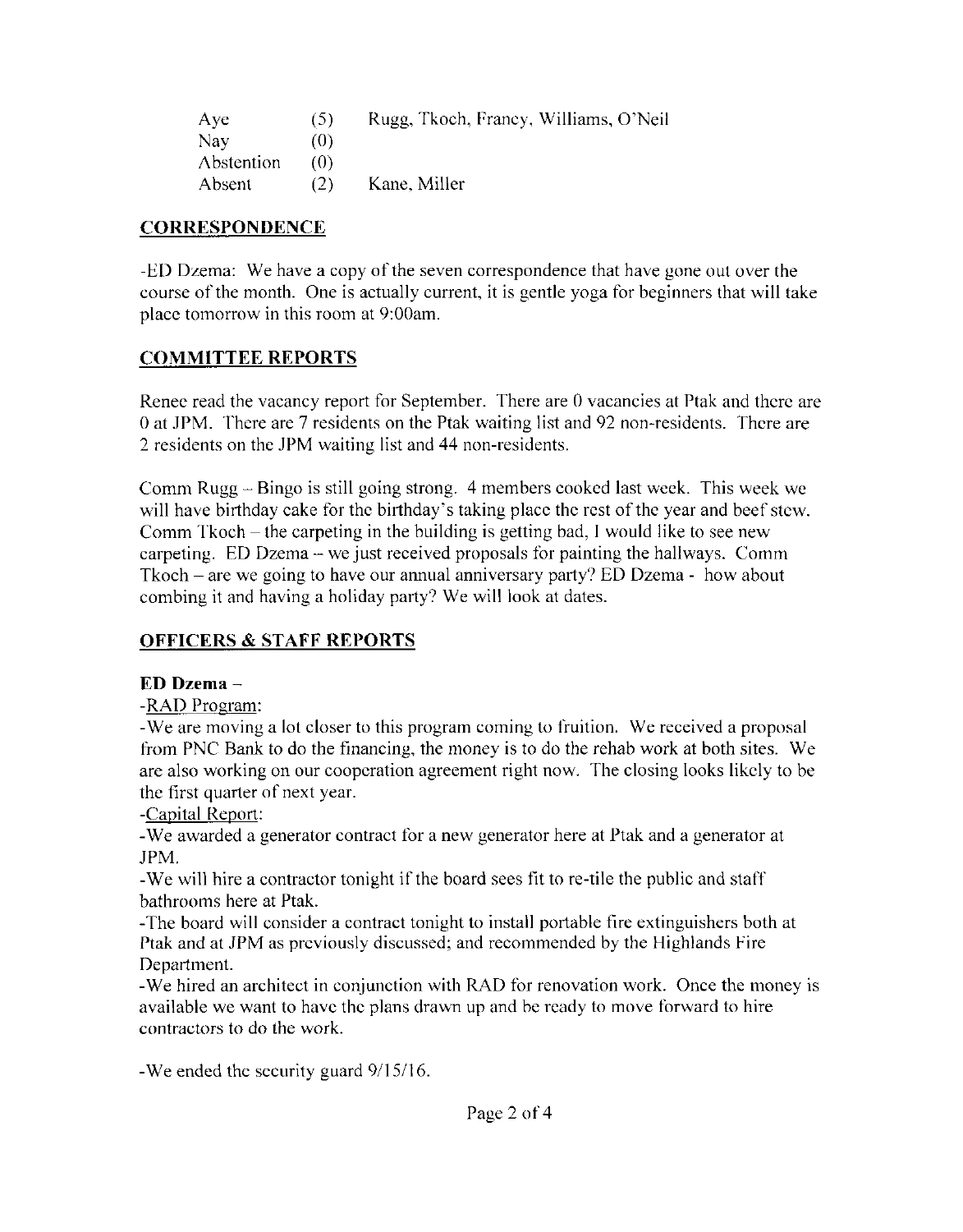**OLD BUSINESS** – Comm Williams – did we ever find another art instructor? Renee – no. Comm Williams - I will contact the Art Helps Council on this. Comm Tkoch people need to stop giving out their fobs to family and friends to come and go as they please. Comm Williams – was there ever a need for the computer instructor? Comm  $Tkoch$  – Mark was going to do that. Renee – we did not have enough tenant interest.

**NEW BUSINESS** – None to report.

# **RESOLUTIONS-**

**FY17-008** - Resolution adopting personnel policies and procedure amendments.

Motion was made by Comm Williams and seconded by Comm O'Neil.

| $\Lambda$ ye | (5) | Rugg, Tkoch, O'Neil, Francy, Williams |
|--------------|-----|---------------------------------------|
| Nay          | (0) |                                       |
| Abstention   | 70) |                                       |
| Absent       | (2) | Kane, Miller                          |

 $FY17-009$  – Resolution awarding the contract for supplying and installing portable fire extinguishers at Jennic Parker Manor and Ptak Towers.

Motion was made by Comm O'Neil and seconded by Comm Rugg.

| Ave        | (5) | Rugg, Tkoch, O'Neil, Francy, Williams |
|------------|-----|---------------------------------------|
| Nay        | (0) |                                       |
| Abstention | 70) |                                       |
| Absent     | (2) | Kane, Miller                          |

 $FY17-010$  – Resolution awarding the contract for ceramic tile upgrade in Ptak Towers.

Motion was made by Comm Tkoch and seconded by Comm Francy.

| Aye                      | (5) | Rugg, Tkoch, O'Neil, Francy, Williams |
|--------------------------|-----|---------------------------------------|
| Nay                      | (0) |                                       |
| <i><b>Abstention</b></i> | 70) |                                       |
| Absent                   | (2) | Kane, Miller                          |

# **PUBLIC PORTION**

Evelyn Bankes, apt.  $405$  – when are you going to hire a new custodian? Renee – we are in the process of setting up interviews right now.